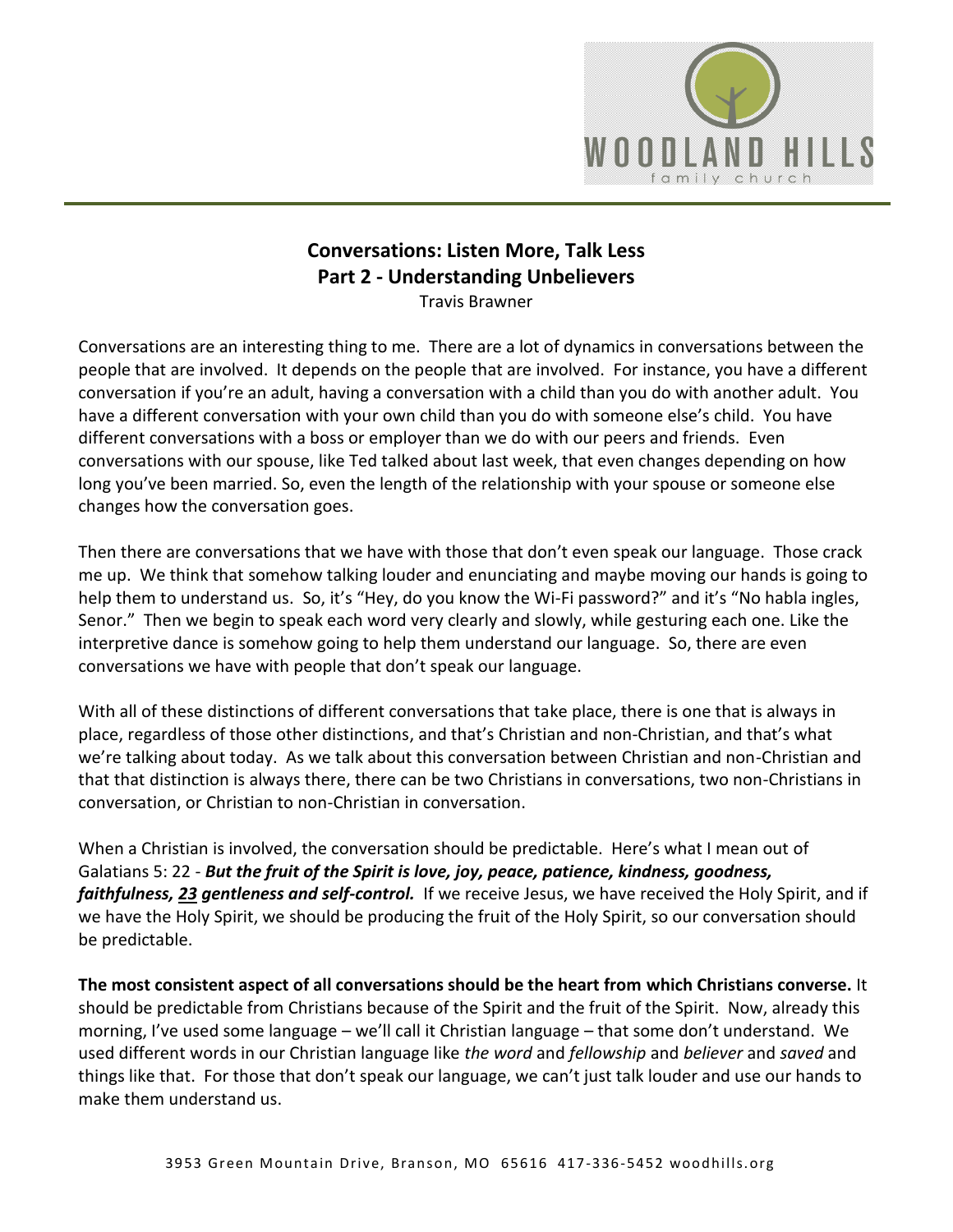I want to be very clear this morning, as we talk about Christian/non-Christian, to **define what it means to be a Christian**. We believe that God has always been and always will be. God exists in three parts: Father, Son, Holy Spirit. He gave us the Bible to understand everything that he wants us to know and understand about him and his creation. We believe that he created everything, including mankind.

When he created mankind, he gave mankind the option of sin or righteousness and man chose sin and with that, mankind took us out of right relationship with God and that had with it a death consequence.

Then, God gave us Jesus Christ, his son, one of the three of his parts, to live a perfect life, a sinless life, and die a sinner's death, so that he could take that death consequence for us and bring us back into right relationship with him. If we receive that from him and accept that and confess that Jesus is the Lord of our lives, we're a Christian.

I just want to clarify that as we start using Christian language and different things of what it means to be a Christian. And it determines if we are going to spend eternity in heaven with God or eternity in hell without God. it determines if we are co-heirs with Christ to an eternal inheritance that will never perish, spoil, or fade.

If we are a Christian and we have this inheritance, then we have a responsibility. We have a lot of responsibilities, but particularly in this Christian/non-Christian conversation, we have a responsibility that I believe is two-fold. To represent Christ well and to make sure people know about Him.

Now, to represent Christ well, let's look at what the scripture says about this in Titus 2. *[7](https://www.studylight.org/desk/?q=tit%202:7&t1=en_esv&sr=1) Show yourself in all respects to be a model of good works, and in your teaching show integrity, dignity, [8](https://www.studylight.org/desk/?q=tit%202:8&t1=en_esv&sr=1) and sound speech that cannot be condemned, so that an opponent may be put to shame, having nothing evil to say about us.*

This is Paul writing to Titus, a leader in the early Christian church. He knew that Titus was going to encounter the same kind of thing that we would. People will have observed Titus' and our conduct and our speech and our actions and that will set forth an opinion about us as Christians. So, what he's saying is you conduct yourself well because there will come a day when you're going to want to say to someone, "I've got good news!" When you say that, they may say, "You know what? I'll bet you do. I've watched you, I've heard you, I've seen your conduct and frankly, I don't want to hear whatever it is you have to say."

So, representing Christ is important in this way and we have a lot of opportunity to represent Christ every day, in a lot of different situations, and we either do it well or we do it poorly. We represent Christ in how we conduct business. We represent Christ in how we treat our waiters and other service people that we interact with. If you are a waiter or a service person, you represent Christ in how you interact with your customers and your clients. We represent Christ in how we interact with our children's teachers and school administrators. If you are a teacher or a school administrator you represent Christ in how you interact with your students and with your students' parents. There are a lot of opportunities and different ways that we represent Christ.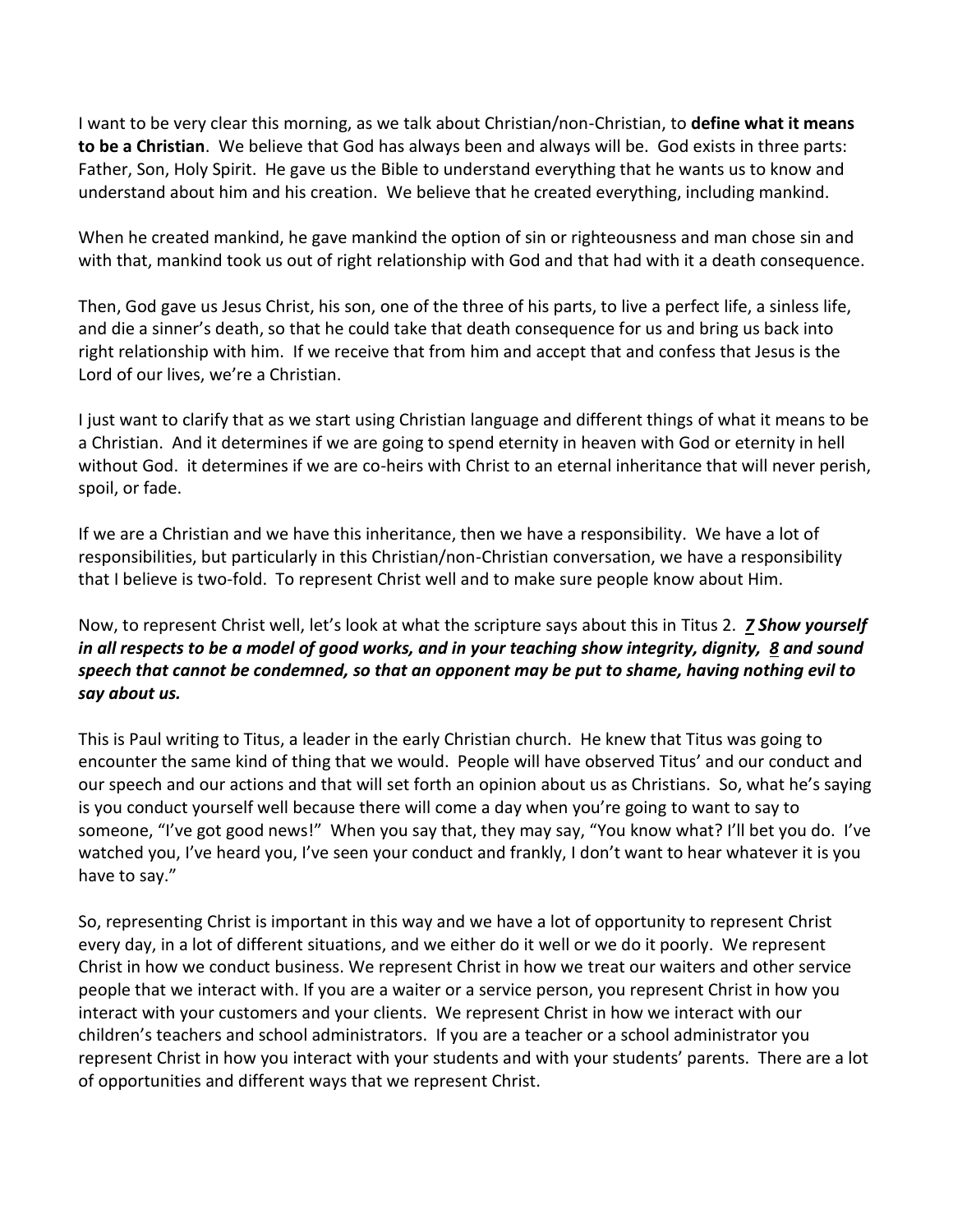We represent Christ, Lord help us, at the Department of Motor Vehicles when we've waited in line for 30 minutes to get to the front just to realize that we have the wrong form. We represent Christ in everything.

We represent Christ in how we use social media. If you remember when social media first came out with Facebook, Twitter, and Instagram and everything, they would say, "Join the conversation." Do you remember that. You could "Join the conversation." News and entertainment outlets would say, "You can be part of this conversation." But, what we are seeing is that the way we use social media is not to converse, but rather to express our opinions, mostly. How are we representing Christ with the use of our social media? Because we *are* representing him, good or bad. And it should concern us how we represent Christ. It concerns Christ. When Jesus walked the earth, being God himself, he was concerned with how the religious activists were misrepresenting him.

In James 1: 19… Ted talked about this last week with leading into our conversations. *…let every person be quick to hear, slow to speak, slow to anger…* And so, we learned about how first we're supposed to listen and then, eventually, slowly, we speak. But, look at this: "slow to anger." It doesn't say don't get angry, it says be slow to anger, so what we know is that Jesus got angry. He got angry at different people for different things. One of them was that he got angry at people for misrepresenting him and his Father.

So, that should concern us a little bit because we have a lot of ways that we can misrepresent Christ. One of them is right here (picture of a ichthys fish on a car). Recognize that? You see where I'm going with this one, right? I don't have an ichthys fish on my car. If you have one, that's fine, I've got no problem with it. I don't. I believe it elevates you to a higher level of accountability in your driving etiquette. So, I don't have one, but if you have one, do me a favor; quit flipping me the bird when you're driving.

The car is a hard place because conversations are hard to have when we're driving in our car. All we really have to communicate when we're driving is our horn and our horn doesn't have facial expression or inflection or tone or things like that. It's just a horn. The length of the horn, really, is how we communicate. The question is how long can you honk and it still be a Christian honk? As we are communicating with our horn, it's very difficult.

I have a rule. When I'm at a stop light and the light is red and I'm second in line and the light turns green, I give a five count. Someone said to spell green. Green is a count of five. Once I get to five, it's fine for me to honk, so, I'm just going to honk quickly, I little Christian honk. The problem is my horn requires a little bit more force and it's kind of sticky, so instead of a little honk, I get this long honk and that's not what I meant. But, because our horn doesn't have inflection and tone and facial expressions, it would be nice if our horns did because then we could communicate more like we want to.

With the short horn that I'm going for, I would say it is maybe like a woman from the south because they always sound sticky sweet even though they're really ticked off at you. So, the light turns green, you count to five, and it would be something like "Hey, y'all, light's green. We can go now. God bless you."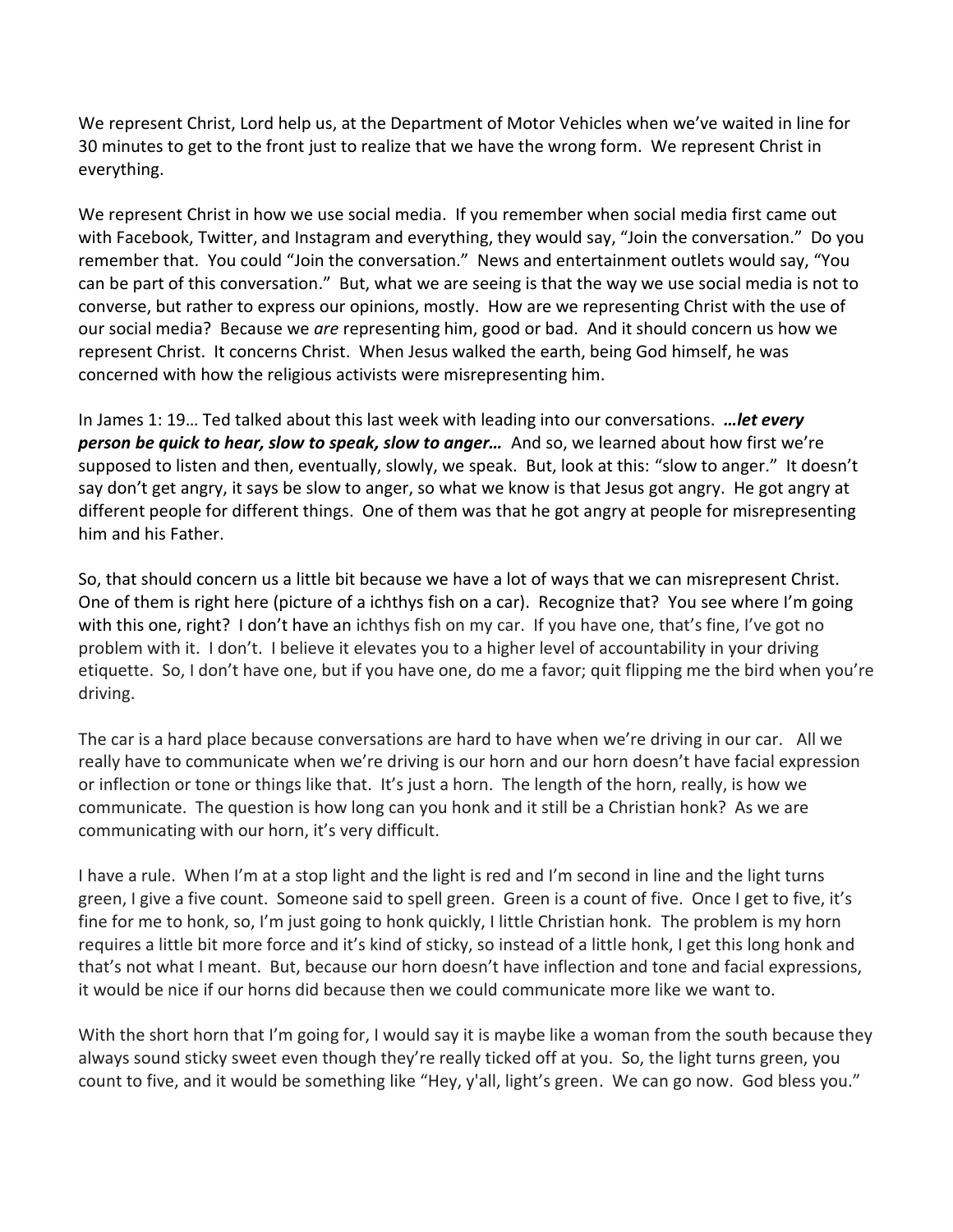That's how I would like to convey the honk, but, unfortunately, what comes out is something more like, "Hey, a green light means the same thing in Branson as it does in Iowa. Now, some of y'all have uttered those very words in Branson; don't lie. Is there anyone here from Iowa? We've got someone from Iowa back there. We're glad you're here; welcome to Branson. We love you. We don't really think that you're just out wandering around. We just want to say, "When the light's green, we can go." We pick on people from Iowa in Branson a lot, don't we?

So, since I'm picking on you today, we want you to enjoy a meal on us. This is for you. This is a \$25.00 gift card to Chili's. It's from Chili's because you can see it's got red and green on it. We love our driver friends from Iowa. Bless their hearts. My father in law tells me you can say anything you want about anybody as long as you follow it with "Bless their heart."

But, the car is a hard place and so that ichthys fish… I'm telling you, right? And we use the ichthys fish other places too, don't we? They're on our business cards sometimes and it's the same thing. When I was finishing my residency… So, med school and then residency and then finishing and going out into practice. Dr. Smith, one of my dear mentors, was giving me advice as I was setting up my own practice. He said, "Travis, I'm going to tell you one more thing as you're setting up your practice. Don't do business with anybody that has a Christian fish on their business card." He was dead serious. He knew I was a Christian. That hurt because that man had misrepresented Christ to Dr. Smith. Frankly, I believe that Jesus got angry with that man in the way that he misrepresented Christ in his business conduct with Dr. Smith, whoever it was.

That's not an isolated event. I wish it was, but the truth is it's widespread so much that Mahatma Ghandi said this one time: *"I like your Christ, I do not like your Christians. Your Christians are so not like your Christ."* Double ouch. This was Mahatma Ghandi that said this. You see, because of the examples everywhere from Dr. Smith to Mahatma Ghandi and everywhere in between, I believe this is a result of our disobedience to the command in Titus 2 of how we are to conduct ourselves and how we are to represent Christ.

Then it gets worse. We've got this type of stuff (picture of protesters). Stuff is a nice word. I don't know if you know about this, but people are actually protesting the funerals of fallen gay soldiers. I say people; I don't say Christians because I truly don't believe that that type of disgusting, despicable, dark, hatred behavior could come from a heart of a person that truly has the indwelling of the Holy Spirit. That's what I believe. There is only one judge over us all and one day we will have to face him. I believe that unless people, in this type of behavior, repent of their darkness and truly receive Jesus Christ in their life, they will one-day face God Almighty and hear the words, "Depart from me, you worker of iniquity. I never knew you." "Get out of my face" is basically what they'll hear, I believe.

Scripture says this about it in 1 John 1. *[5](https://www.studylight.org/desk/?q=1jo%201:5&t1=en_esv&sr=1) This is the message we have heard from him and proclaim to you, that God is light, and in him is no darkness at all. [6](https://www.studylight.org/desk/?q=1jo%201:6&t1=en_esv&sr=1) If we say we have fellowship with him while we walk in darkness, we lie and do not practice the truth.* You see that these dark practices cannot be of the Lord. *[7](https://www.studylight.org/desk/?q=1jo%201:7&t1=en_esv&sr=1) But if we walk in the light, as he is in the light, we have fellowship with one another, and the blood of Jesus his Son cleanses us from all sin.* You see, I don't believe that kind of behavior can be in light; I believe it is pure darkness.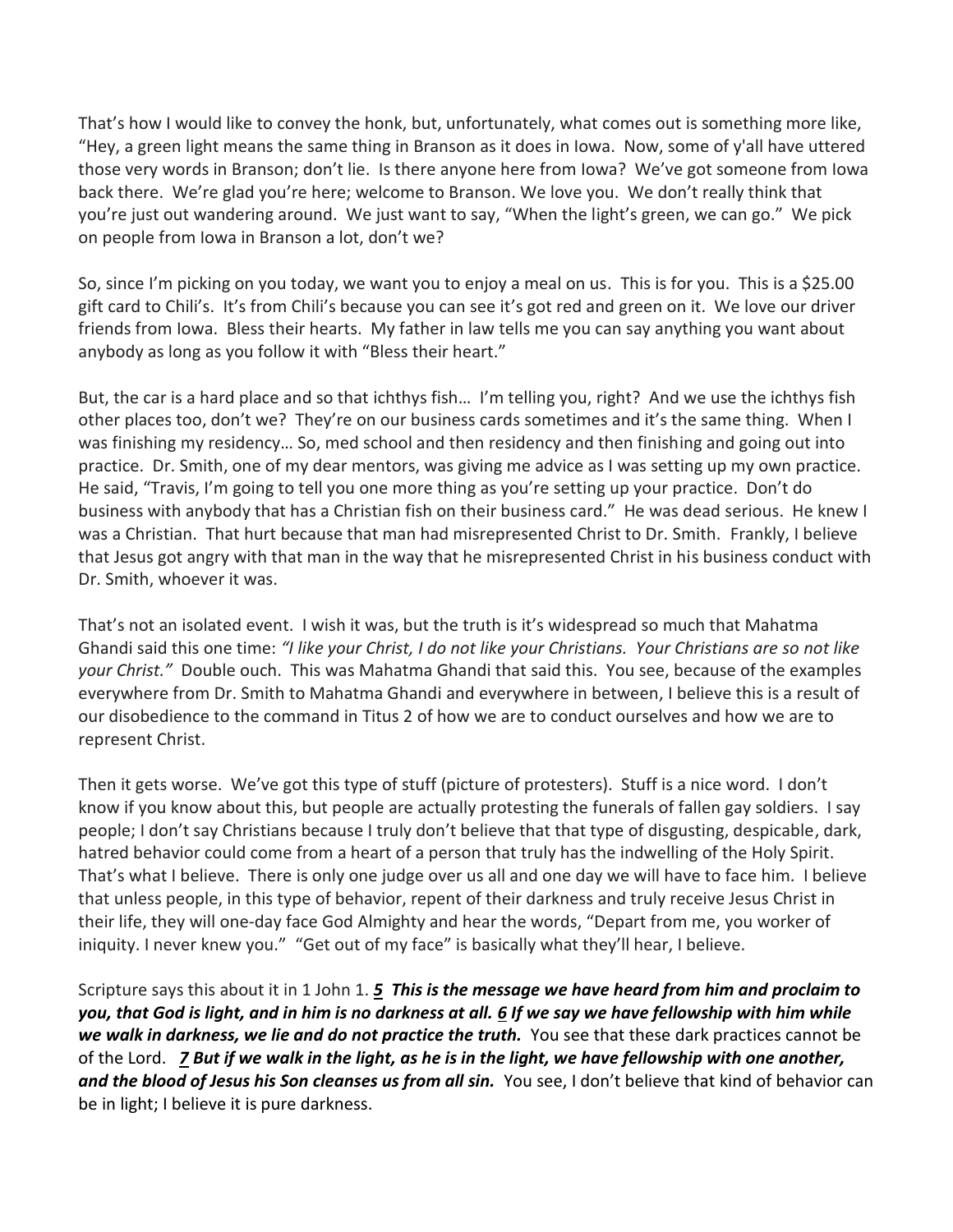Some people would tell you, in these types of behaviors, "We're just telling you what the Bible says. In the name of Jesus, we're telling you what the Bible says, and we know the Bible." And to that I would say, "So does Satan." Satan knows scripture. Satan quoted scripture to Jesus when he was tempting Jesus. It's important for us to understand that simply quoting scripture, in and of itself, is not a righteous behavior.

You see, some people think that because the belief that they are stating is biblically founded, that they can express it whenever, wherever, and how ever they want and that's just simply not true. You see, Satan knows scripture, Satan quoted scripture, and it's not always appropriate to express things when, how, and in what method we want to.

We may step back and say, "Praise the Lord I'm not as bad as those people," right? Let me ask again. How are you representing Jesus? It's not okay, just because something we're expressing is biblically sound, to express it whenever, wherever, and however we want. So, the question is: How are you representing Christ?

Last week, Ted also mentioned Proverbs 18: 2, which says this: A fool takes no pleasure in understanding, but only in expressing his opinion. That was our little bee stickers. That was our bee understanding, bee quiet, bee kind.

The important thing for us, as Christians, to do is to be understanding and not so concerned about expressing our opinions. I believe, over the last couple hundred years, or longer even, that we've been so concerned about expressing our opinion that we've even gone so far as, in many cases, to have lost our witness. Some of y'all recognize that phrase. "Lost our witness." That's what happens when you leave the DMV. You've lost your witness, right?

Now we are going to start to actually get into this issue of the conversation, but I believe it's been important for us to lay this groundwork, to describes the grounds on which this conversation is taking place, so we can understand where we are and where this conversation comes from and where it's going to. A conversation is required for us to understand someone. We have to converse with someone to fully understand who they are and what they believe and that usually takes some time. Very rarely is it a short conversation.

It is possible and I can prove it to you. Most of us in here know Joe White. We hear Joe White teach and we hear his stories about his short conversations in evangelism that he has with people. How in the world does he do that? You know and hear of people that go door to door or try to share their faith with someone in a short conversation. For the most part, people are just standoffish; they don't want to hear it. But, you give Joe White five minutes with someone and they are going to be crying, giving him a hug, and receiving Christ. Y'all know Joe. How does he do it?

Today, I'm going to tell you Joe's secret. The truth is it's not even a secret. Joe tells you every time he tells you one of his stories about leading someone to Christ and sharing his faith. When he tells you how the conversation goes, it goes something like this. "What's your name?"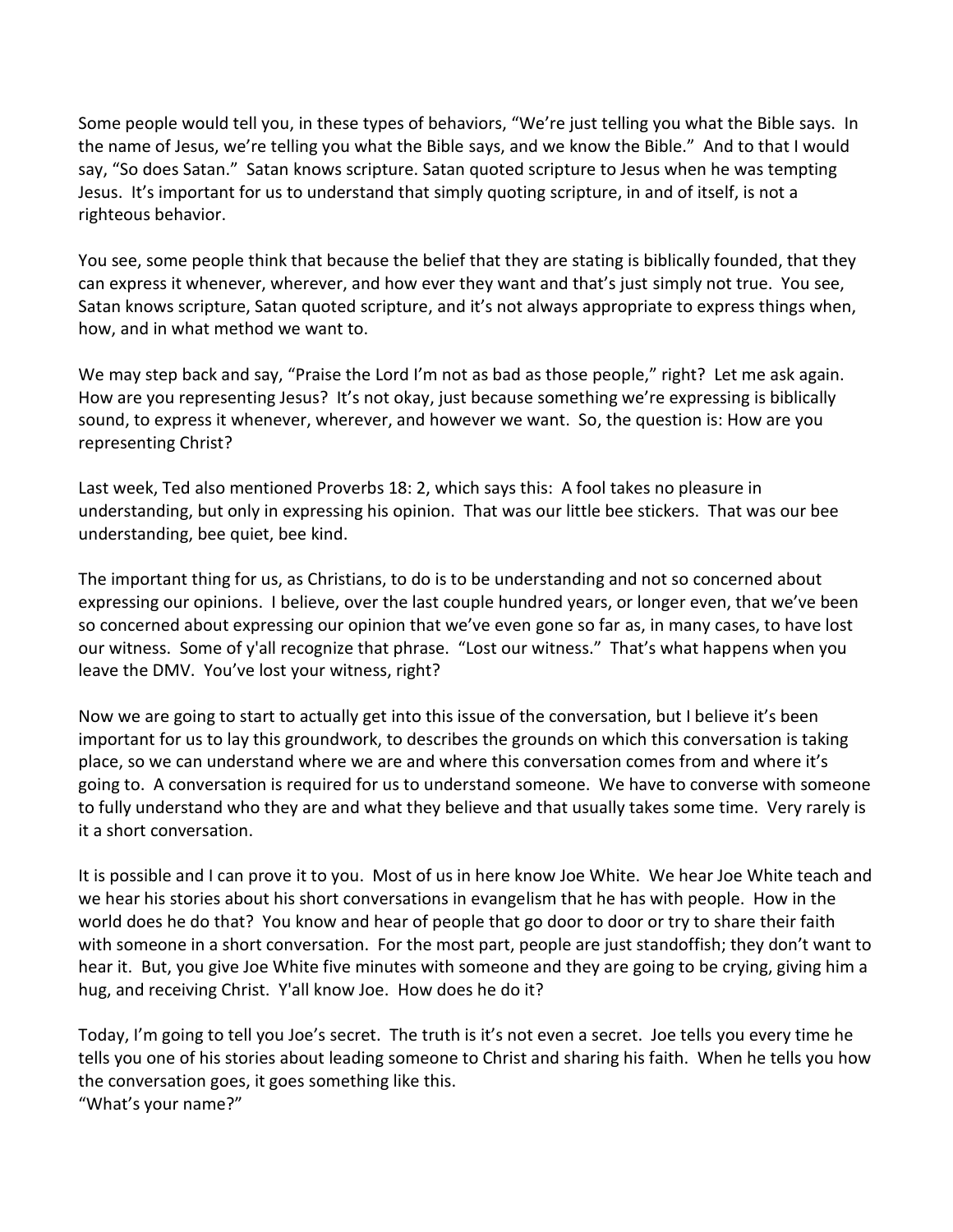"My name is Josh."

"Josh, tell me your story." These are four words of conversational brilliance. They communicate that you are listening, you want to understand them, and you're not going to criticize or dispute anything they're going to tell you." After all, it's your story. I can't dispute your story. You're telling me about you. So, you're opening up this conversation for yourself to understand when you ask someone, "Tell me your story."

You know how it goes. Within five minutes, Josh is crying, giving Joe a hug, and receiving Christ. But, a conversation is required to fully understand. And to fully understand, you need to know their story.

I want to tell you about an old friend of mine that I worked with named Michael. It was very evident in his lifestyle that he was not a Christian. It was in his language and the way that he approached women and his weekend activities. He just made it very clear and he was, frankly, proud of his lifestyle. The Christians around him, for the most part, would make it very clear to him what their opinion was about his lifestyle. They would make it very clear to him what they thought he should or should not be doing.

I got to know Michael fairly well over the years. One day, I said, "Michael, I know your girlfriend has been in church; I wonder if you've ever gone with her?"

He said, "Yeah, I went one time. They were certain to tell me what they thought about me and what I should be doing. They knew about me because of my girlfriend, so they told me how I needed to change and all these things." He said, "I told my girlfriend, 'You can go; I'm just not going back.'"

I said, "I'm sorry you had that experience. Would you mind if we got together one time and had lunch, just so you could tell me more about that experience."

He said, "Absolutely."

So, we sat up a lunch, got together, made small talk, talked about sports and jobs. He and his girlfriend had just had a baby. I asked him to tell me what it was like to have a baby.

He said, "It's incredible. It's something I can't explain. I don't understand it and I can't explain it, but it's just amazing. Holding her in my arms and looking her and her looking at me is amazing. You know what I'm talking about?"

I said, "Yeah, I've got kids; I know exactly what you're talking about."

We talked some more. I said, "Would you mind, Michael, to tell me what you believe about God?"

He spent the next little while telling me everything that he had heard about God and what he kind of believed about God and so on.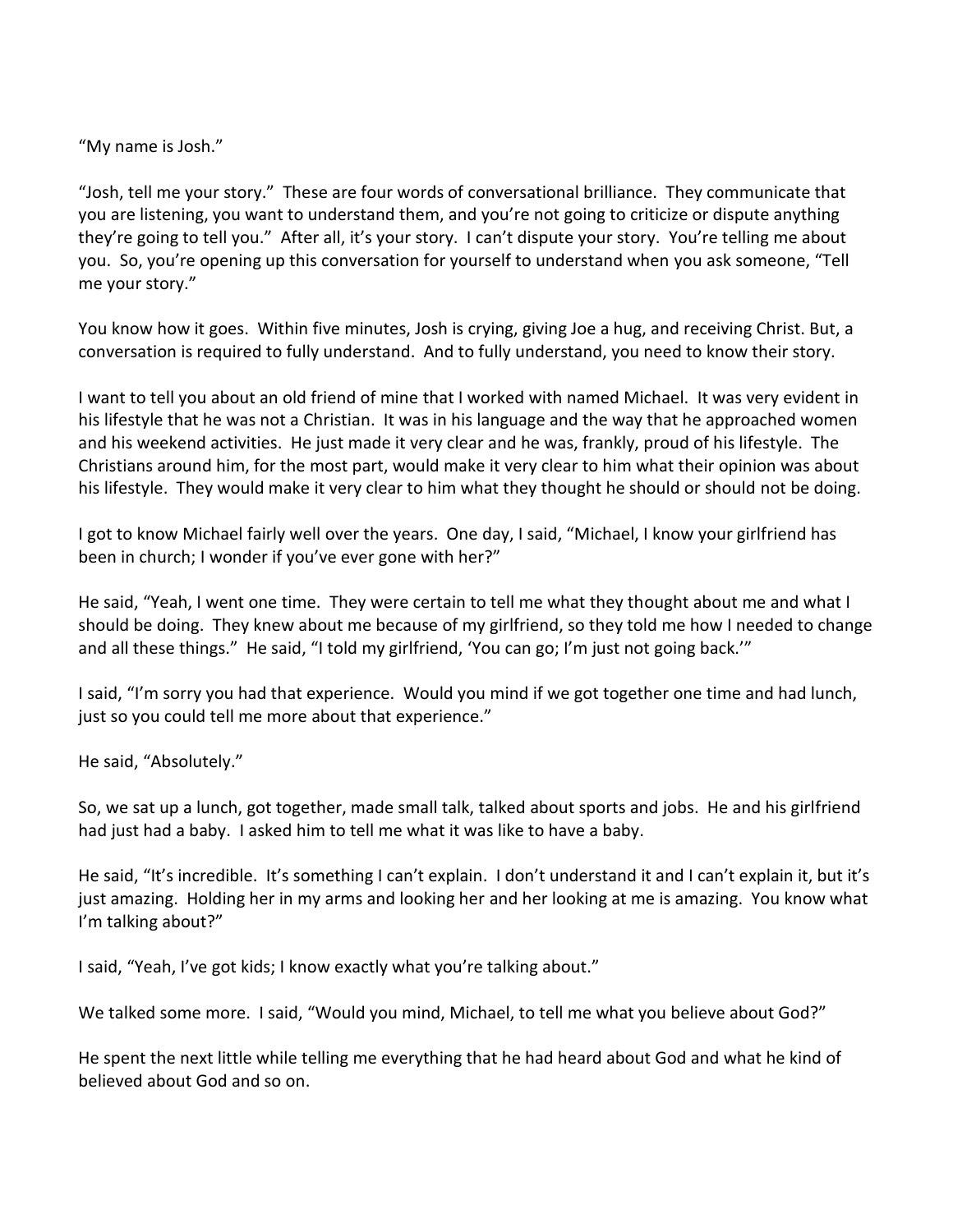When he was done, which was quite a while, I said, "Would you mind if I tell you what I believe about God?"

He said, "Sure. Tell me what you believe."

For the next few minutes, I told him exactly what I just told you earlier, just clearly and concisely who I believe God is, who I believe Jesus is, about man, sin, salvation, and all those things. He looked at me and he said, "No one has ever explained that to me."

I said, "Really? Wow."

He said, "Honestly, I would say I want to believe in God, but I don't feel like God has shown himself to me."

I said, "Let me ask you something. Do you remember earlier when you were talking about your daughter and that you can't explain that feeling?"

He said, "Yeah."

I said, "Do you think it's possible that in that, God was revealing himself to you?" And for the first time, I believe ever, I saw the door to Michael's heart crack open just a little bit. I got the head tilt and the eye squint and the "Hmm." I said, "I'm going to do something. I want to be praying for God to reveal himself to you. If I do that, would you mind doing something?"

He said, "What's that?"

I said, "Would you mind allowing yourself to be open to God revealing himself to you?"

He said, "Absolutely." And we finished the lunch and parted ways.

You see, the problem that had caused the breakdown in the conversations so far with Michael is that people were trying to convince Michael to act like a Christian when Michael is not a Christian. The point is just that. **Don't expect non-Christians to act like Christians**. It's foolishness for us to expect that. We don't expect animals to act like other animals. We don't expect a cow to sing/whistle like a song bird. We don't expect a giraffe to hop on two hind legs like a kangaroo. We don't expect the Chicago Cubs to continue winning championships. Bless their hearts.

You see, we need to understand. That's why it's so important for us to understand the people that we're talking to. We shake our fists at the unbelievers and say, "Why don't you act more like Jesus?" It's like shaking your fist at the cat and saying, "Why don't you bark like a dog?" That's just not who they are.

As a Christian, the most important thing for me to understand about the non-Christian is that they don't have Christ. You say, "Clearly, that's obvious. We just talked about what makes a Christian." We know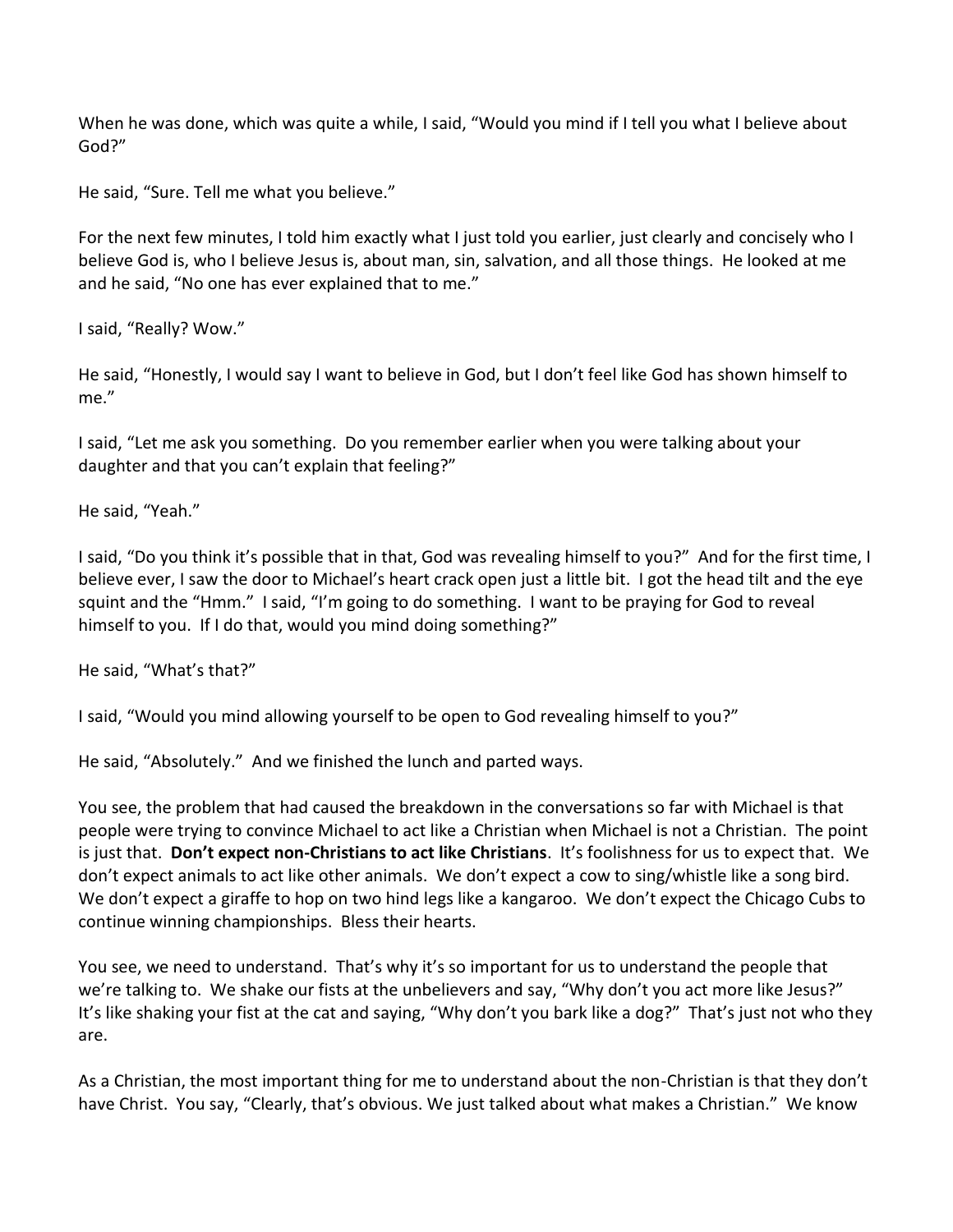that, but do we really understand it? People had been telling Michael that he should be acting more like Jesus, and no one had taken the time to tell him who Jesus really is.

Sir William Osler is considered by most to be the father of modern medicine and he said this, and it applies here. He said, *"The good physician treats the disease. The great physician treats the patient who has the disease."*

I love the beautiful irony of his words here because he's talking about medicine, but, as Christians, we use the Christian language *Great Physician* to describe Jesus.

As Christians, we see a behavior, we see a sin and we call it out. We want to call it out. I recognize that. I know that is sin. I've got scripture to prove it and I think it's important for me to express my opinion about that sin. In that process, we neglect the fact that there is a person who is in this condition of this sin. So, just like Dr. Osler understood the relationship between the disease and the patient, it's so important for us to understand that Christ, our Great Physician, is more concerned about the person than the condition of the sin.

Now, a time is going to come when we must talk. In a conversation, we are slow to speak, but we must get there. Here's the important thing. **When it's time to talk, speak clearly**. In order to speak clearly, we must know the scriptures and what we believe about God and his creation.

We see a lot of medical dramas now, now and previously with ER and Greys Anatomy and all these other ones. Of course, they misrepresent medicine in a lot of ways, but it's kind of like how my contractor friends get frustrated with HGTV watching clients who think a whole house can be renovated in like 30 minutes. Reality, right?

But, with these medical dramas, there's something they get right. This representation of how the attending physicians ask questions of medical students and the residents. That's part of the learning process: asking questions in order to learn. When I was a resident, there was Dr. Medina. He was a brilliant man and one of the world premieres of head and neck cancer surgery. When he would ask you questions, there were two acceptable answers. One was the right answer and the other one was "I don't know." "I don't know" was acceptable. So, he would say, "Dr. Brawner, what are the six surgical indications for primary hyperparathyroidism?" There were two appropriate answers: either the right answer and he would say, "Great answer" or "I don't know" and he would say, "Good answer, but you're going to know tomorrow, aren't you?" "Yes sir, I will."

The same applies when we're asked a theological question or in conversation about our faith that we don't know. There are two good answers: the right answer or "I don't know." When it's "I don't know," you say, "I'm going to find out. Can I get back to you?" That is an acceptable answer. Our desire should also be to be moving from this condition where we're mostly saying "I don't know, I'm going to find out for you," to where we're learning more and knowing the truths and scripture about God and his creation.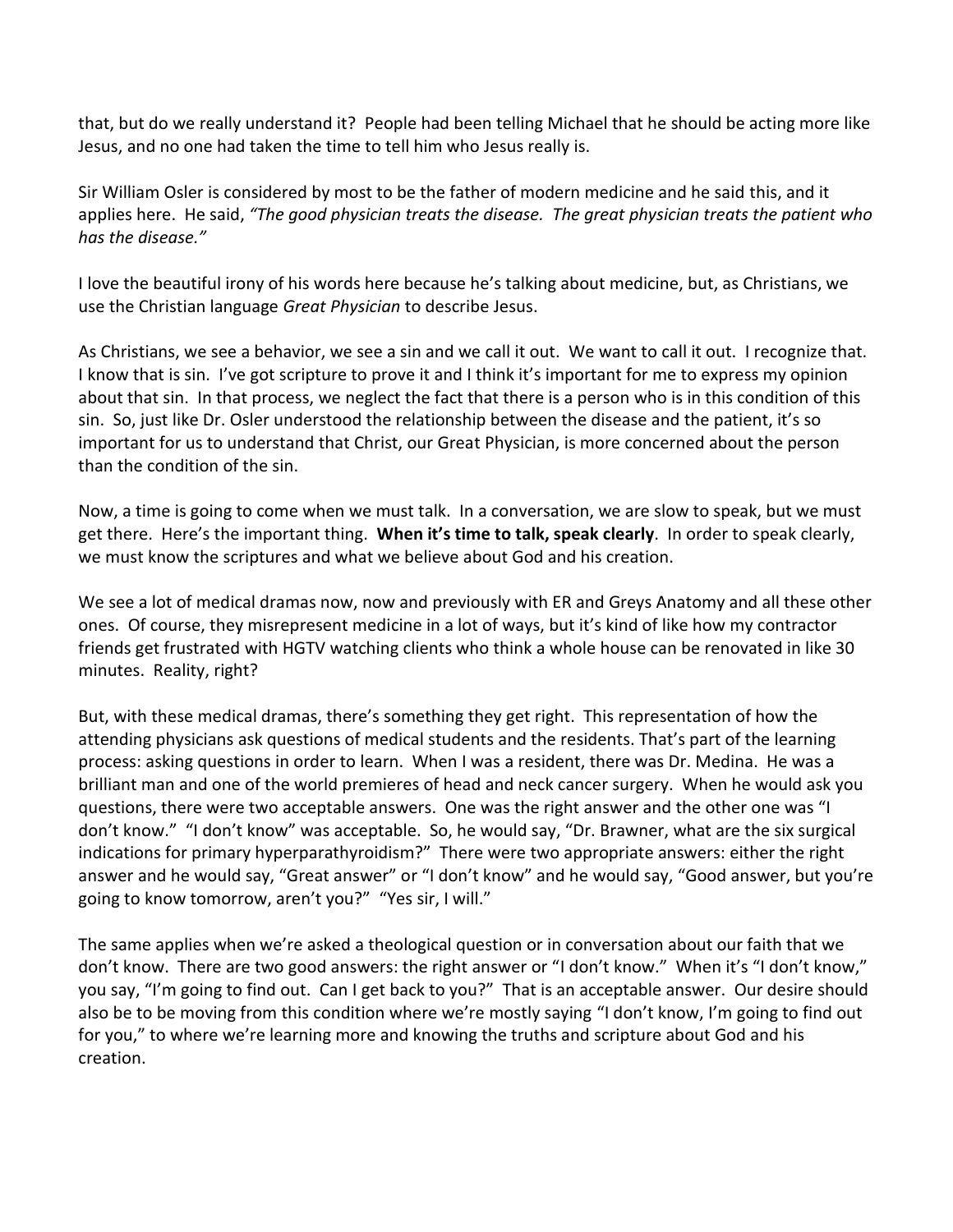A few weeks ago, we were at a charity benefit/silent auction and I bought a guitar. After I bought this guitar and I'm carrying it around, about half a dozen people that I know said, "I didn't know you played the guitar." I don't. That's why I need a guitar. Makes sense, right? If I don't have a guitar, I can't learn the guitar. So, I got it home, sat it in the corner of the room and for a couple of weeks, I still didn't play the guitar. Finally, I picked it up, opened an app, learned a few cords, play a few cords, and now I'm starting to learn to play the guitar. I'm no Eric Clapton, but I'm better than I was a few weeks before I even owned the guitar. You see where I'm going with this.

It's the same thing with the Bible. It's the same thing with the truths that we find in scripture. First you must have a Bible. If you don't have a Bible, see us back at the Resource Center; we want to give you one. Once you have a Bible… If you already have one and it sits on your shelf or sits on the table and you're not taking it out and reading it and studying it, reading commentaries and doing Bible studies, then you're not getting to know it any more. You see, the only way we are going to move more towards knowing the right answer is studying God's word. "I don't know" is okay, but we need to be moving this direction.

I believe that it's the "I don't know" that holds a lot of us back from conversations. Am I right? That's me sometimes. I don't want to enter into a conversation with someone because of the things that I don't know about Christianity, the things that I don't know about God and theology and the things of him. So, that holds us back.

The thing is **you don't have to know everything about Christianity to talk about your Christian faith.** Remember earlier, "Tell me your story?" The same thing applies to you. Your story is your story. You know the truth about Christ and who he is and you have received him. Therefore, you have something to tell. God does not need us to know everything. He just wants us to talk about what we do know.

The other thing is we don't have to be perfect to talk about God. That may keep some of us from entering into a conversation because we say, "Well, I'm a mess. I'm full of sin. I'm a wreck. I should not talk about God." Here's the thing, that is the gospel. We are all sinful. We are all a hot mess in our own little way… or big way. We all have our sin and that's the gospel, so don't hold back from talking about your faith because of sin in your life. As a matter of fact, that is part of your story. If only perfect people who knew everything about God and everything about scripture talked about him, then there wouldn't be any conversations. We are all ministers of the gospel, those who have received Christ, and we are called to represent him well and to make sure people know about him.

Now, when it does come time to talk, it's important for us to not soften what we know to be true because we know that there are some who are going to seek teachers that will suit their own pleasures. Scripture puts it this way in 2 Timothy 4. *[3](https://www.studylight.org/desk/?q=2ti%204:3&t1=en_esv&sr=1) For the time is coming when people will not endure sound teaching, but having itching ears they will accumulate for themselves teachers to suit their own passions, [4](https://www.studylight.org/desk/?q=2ti%204:4&t1=en_esv&sr=1) and will turn away from listening to the truth and wander off into myths.*

So, you see, this is why it's so important for us to stick to sound truth because some will be seeking teachers to suit their own passions. We have to be very careful about the phrase "What this means to me." The Bible has one interpretation, any passage in scripture has one single interpretation. It may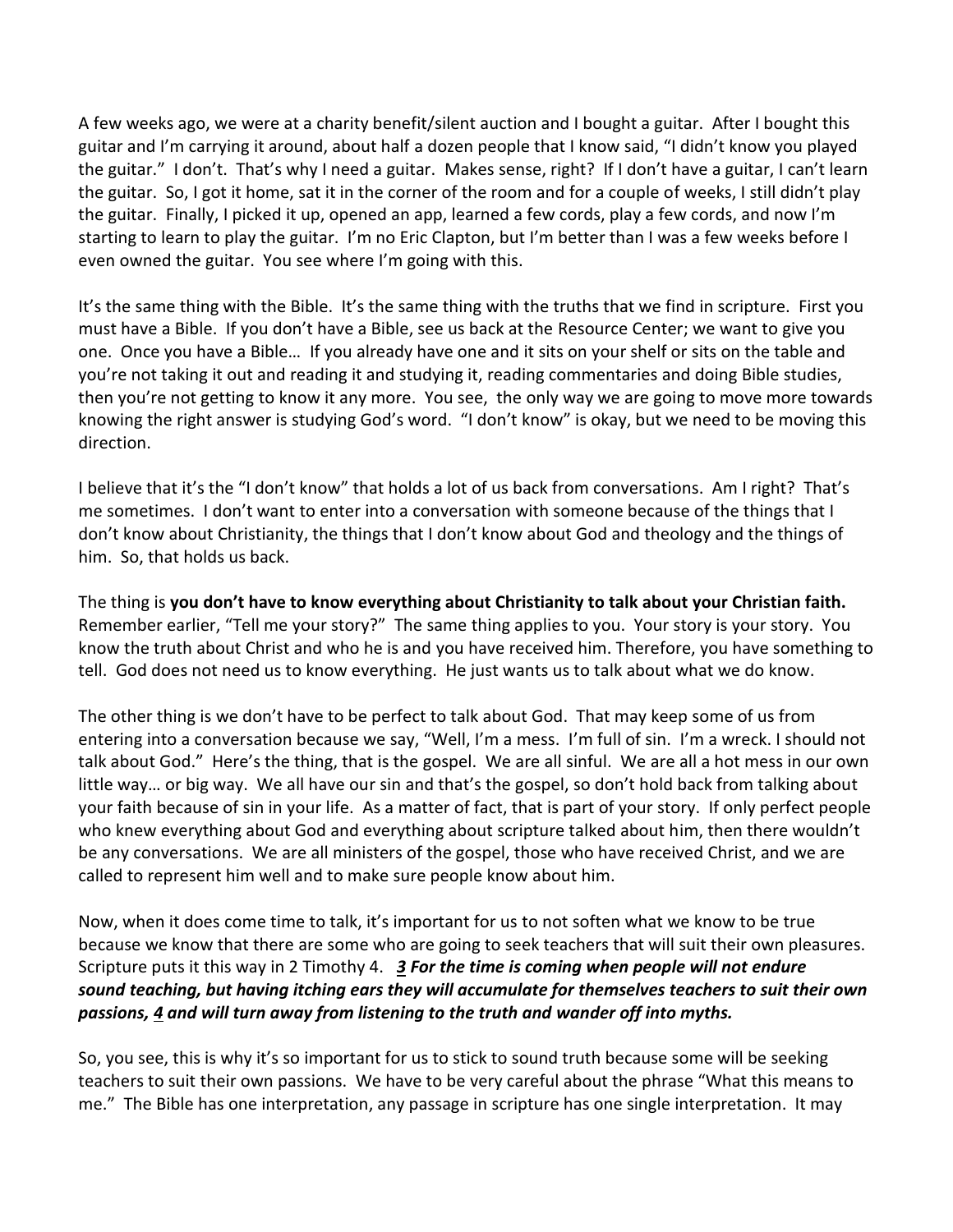have many applications. It can be God communicating this to me in my life and how this applies to my life, but God only means one thing, there is only one truth that he is speaking in any passage of scripture.

As we can get into this thing called relativism – people are seeking their own truth – that's exactly what we are supposed to be against here. So, what's true for you is true for you is true for you is true for me. Relativism is "You know what? What's true for me does not have to be true for you. You choose what you want to be true for you" and those are myths.

I want to avoid us being ambiguous here at Woodland Hills and I want to speak on a few things because there are a few specific topics that people are seeking teachers to suit their own pleasures and there are evangelical Christian churches who are willing to do that. So, just to be clear, I want to talk about a few things here. One is that we believe that God knitted us together in our mother's womb and he created us male or female and he does not make mistakes in those assignments. We believe that God created marriage and he intends it to be between one man and one woman for life. We believe in the sanctity of life and that life begins at the moment that the fertilized egg implants into the mother's womb.

These are the types of things that people are looking for teachers to suit their own pleasures. The thing is that as I state these truths, I want to remind us that just because something, a belief we're expressing, is biblically sound doesn't mean we can express it whenever, wherever, and however we want. It is to be in love, joy, peace, and all of these things, according to Galatians 5: 22.

You will meet opposition for your Christian faith. Christians, you will meet opposition. We know that from 1 Corinthians 1. *[18](https://www.studylight.org/desk/?q=1co%201:18&t1=en_esv&sr=1) For the word of the cross is folly to those who are perishing, but to us who are being saved it is the power of God.* These truths that we believe are folly, foolishness to some. So, when we meet opposition and people telling us we are fools for what we believe, this is how we respond in 1 Corinthians 16. *[13](https://www.studylight.org/desk/?q=1co%2016:13&t1=en_esv&sr=1) Be watchful, stand firm in the faith, act like men, be strong. [14](https://www.studylight.org/desk/?q=1co%2016:14&t1=en_esv&sr=1) Let all that you do be done in love.* So, you see, as we stand firm in the faith and we are strong, we let all that we do and how we express our faith be done in love.

We know from the gospels of John and Matthew that the world is going to hate us. Christians, the world is going to hate you and we know that. My hope is that the world hates us for what we believe because they disagree with what we believe, and they hate that. May it not be that they hate us for how we express our faith and what we believe. May it be the beliefs and not the way we express them.

**The conversation does not end when you part ways**. As a follower of Jesus, you have the Holy Spirit in you and when you converse with someone, particularly someone that is a non-Christian, you bring the Holy Spirit into the conversation.

I want to make this point by telling you another personal story about a guy named Brad. Brad was a guy I played college football with and we were friends. We got to know each other the four years that we were together. He was a quiet guy; he didn't want to talk about much, particularly not anything about religion or God or the Bible. There was a moment when I thought he seemed like I could at least share my faith with him and that he'd be receptive to hearing me.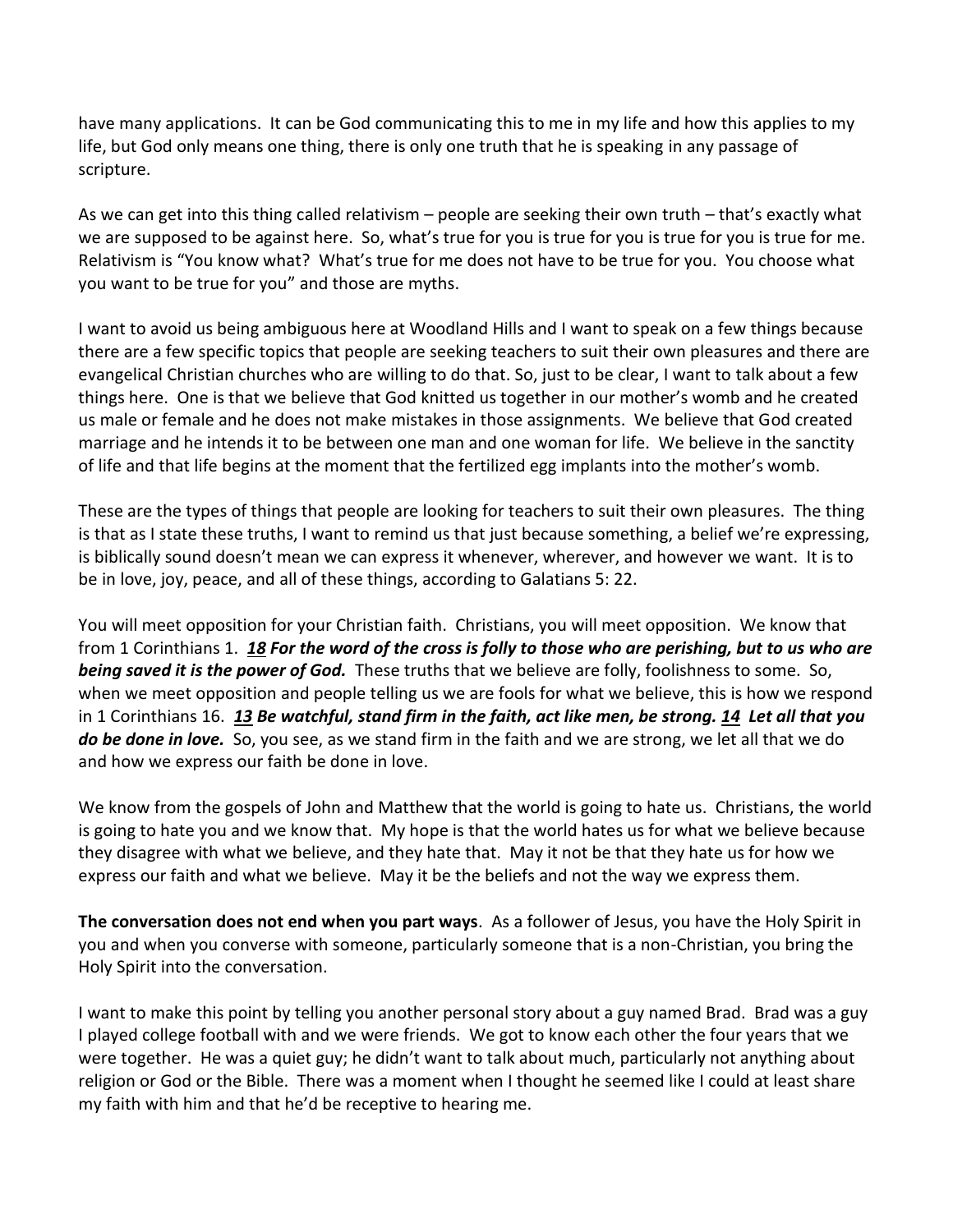So, I asked him, "Brad, do you mind if I just tell you what I believe about God.?"

He said "Sure."

I told him. It was a short conversation and the conversation ended and we moved on. We remained friends. We both graduated. He went on to a long successful career with the Cincinnati Bangles and I really didn't have any contact with him, other than keeping up with his career from a distance.

A few months ago, I was on Facebook. I saw Brad posting something about God leading him. I followed to his page, I scrolled down, and I saw posts about professing faith and about him sharing his faith with young people all over the place.

I had to reach out to him. I said, "Louie," (we called him Louie) "hope you are well. I figure it's been about 18 years since we have spoken. I saw your post about how God is leading you and it made me smile. You might not remember, but back in the day, you and I had a conversation about Christ and who he is. You weren't very interested in talking, as you believed the Bible was just another book and Jesus was just a good person. I remember it like it was yesterday. I committed that day to pray for you and that you would, someday, come to a saving knowledge of Christ. It blesses me to see your profession of faith and know that even if we don't get to talk again in this life, we will meet again one day in the presence of OUR savior."

Brad responded, "Travis, oh man! That is amazing. Thank you so much, brother! Of course, I don't remember you talking to me about God. I was pretty happy living life on my terms. I'm curious how many times I said no to people and didn't realize it. I got saved during my ninth year in Cincinnati. Now I feel like I get the chance to go back and share Christ to all the kids like me. I appreciate you, man."

I said, "Awesome. Your story helps remind me that God has his timing. I'm reminded to simply share the gospel and pray for those that I share it with. The kingdom got a huge win with you."

You see, when Brad and I parted ways at graduation, I committed to continue to pray for Brad and the Holy Spirit went with him and the Holy Spirit got a hold of him and the Holy Spirit brought him home to Jesus. When you part ways, the conversation does not end. I told Brad the same thing that I told Michael and I prayed for Brad the same way that I continue to pray for Michael. If your conversation, whether it's a five-minute conversation, like between Josh and Joe, or an 18 year conversation, like Brad or Travis, as Christians, we have a responsibility to represent Christ well and to make sure that people truly know about him.

I want to close with a quote from Dick Foth. He has preached here a couple of times. I think he says it very well. He says, "Jesus is the center. Friendship is the way. Kindness is the currency."

Father God, we love you. Lord we are so grateful for all you've given us, all you've done for us. Lord, we thank you for conversations that you bless us with. We ask, Lord, for your leading in our lives, for the Holy Spirit to work through us, and for us to walk in the light as you are in the light, Lord.